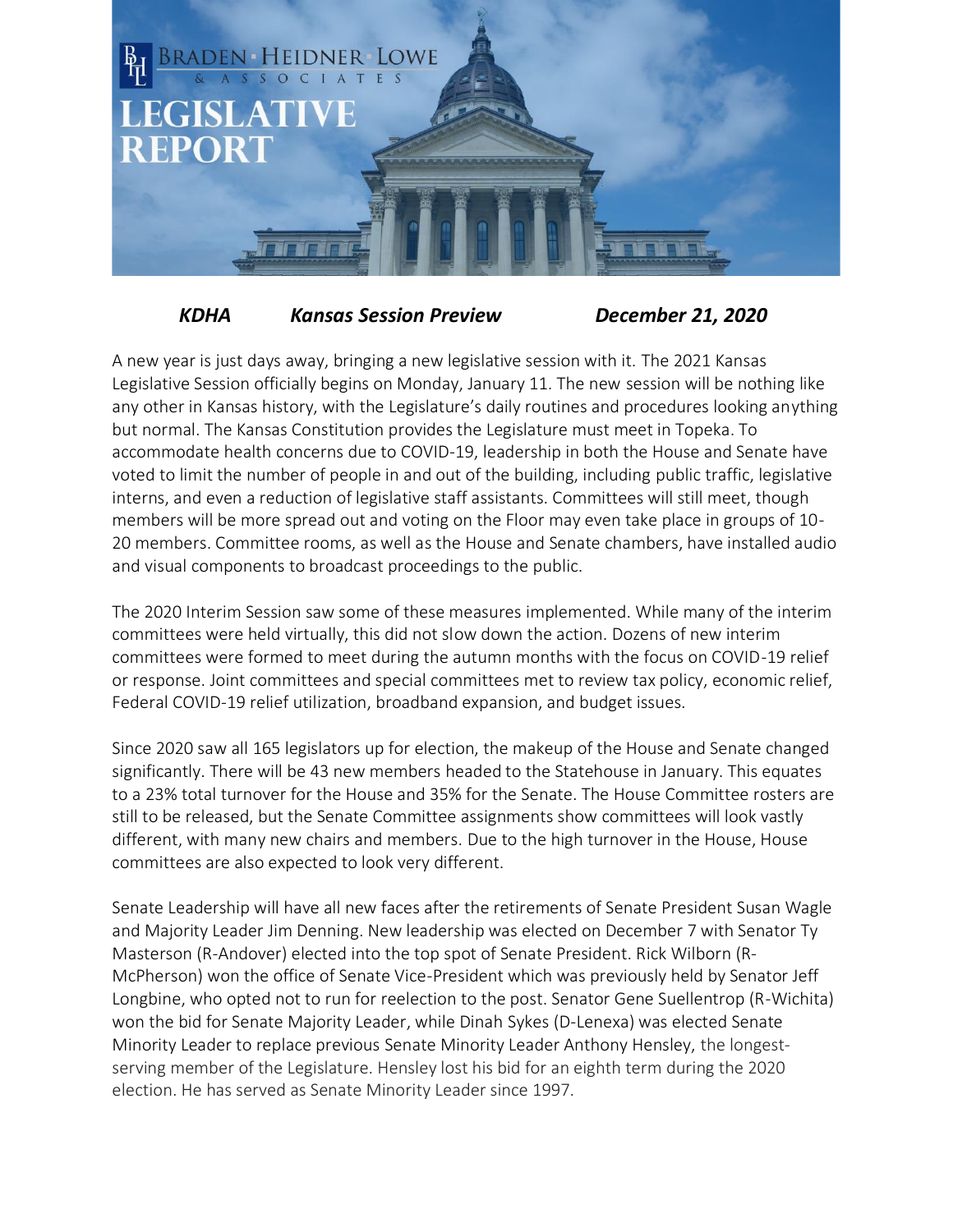House Leadership saw no change with all the top office holders staying in place. House Speaker Ron Ryckman (R-Olathe) will become the first Speaker to serve a third term. Blaine Finch (R-Ottawa) was reelected to serve as House Pro-Term. Dan Hawkins (R-Wichita) won reelection for House Majority Leader and Tom Sawyer (D-Wichita) won his reelection for House Minority Leader. All top spots in House leadership elections ran unopposed.

Even with all the COVID-19 restrictions, the new session promises to see plenty of action. Early indication is the Legislature wants to quickly complete their work to limit risk of COVID-19 exposure. This likely means most committees will begin to hold hearings soon after the Session begins. While much of the focus will be on COVID-19 responses and relief, the Legislature has many policy areas to tackle, including lingering 2020 issues cut short by the early dismissal last March. Most 2020 legislation prematurely died and must be reintroduced. The 2021 Session will see no shortages of issues such as constitutional amendments, tax policy, COVID relief, economic stability and growth, gaming and unemployment reform.

With the Legislature being more conservative, issues such as the Value Them Both constitutional amendment will be pushed higher on the priority list. Proposed constitutional amendments must be approved by a 2/3 vote in each chamber in order to appear on an August or November ballot. The Legislature tried to pass the Value Them Both amendment during the 2020 Session coming four votes short of passage.

Lingering issues such as Medicaid Expansion will see an uphill climb after compromise efforts fell apart last Session. This may still serve as an obstacle for the House or Senate acting as a bottleneck for other health related policy.

More so than most recent sessions, all eyes will be on the state's budget this year. Kansas revenue forecasters have projected the state will be running a \$152 million deficit for the following fiscal year. There will be plenty of discussion around where the money will come to fill in that deficit.

Expect comments about redistricting as the Legislature turns to its requirement to redraw the Kansas House, Kansas Senate, State Board of Education and Congressional maps in 2022. Stakeholder planning will begin after session in 2021 to gather public input.

Other issues such as medical cannabis will likely be hot topics as Kansas is one of a few states to not approve its use, while others hope to approve sports wagering.

For KDHA, several priority issues remain in sight. KDHA is preparing to introduce its Dental Therapy Bill, which is the same version that passed the Senate 38-0 during the 2018 Session. In addition, KDHA seeks the opportunity to address ambiguous statutory language relating to dental assistants, currently an unlicensed role in Kansas. Conversations are ongoing as KDHA determines the most appropriate path forward to address the association's concerns and protection of dental patients.